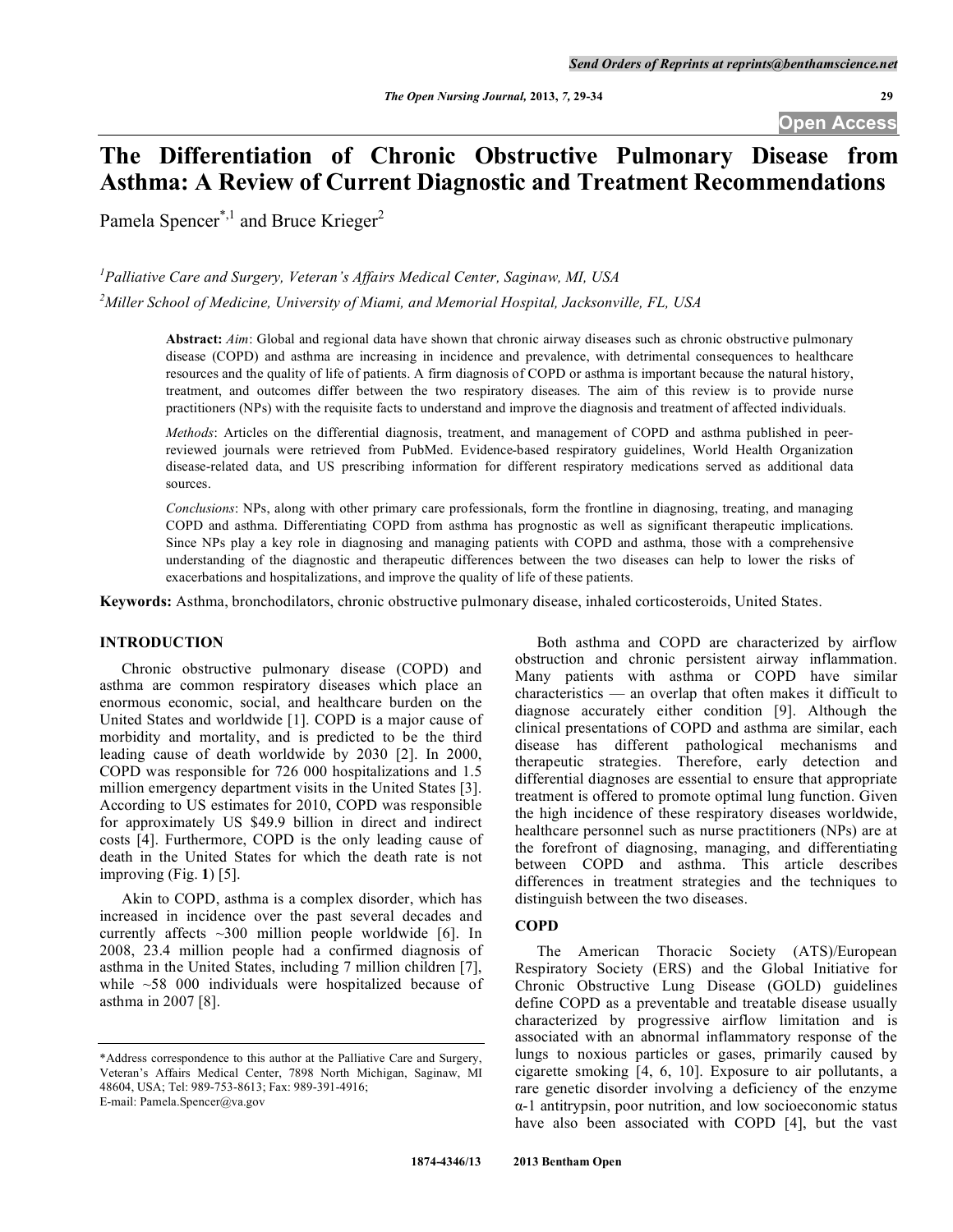

Reproduced with permission from reference [5].

**Fig. (1).** Trends in standardized death rates for the six leading causes of death in the United States, 1970–2002.

majority of cases of COPD in the United States are caused by cigarette smoking. In 2006, an estimated 20.8% (45.3 million) of US adults were current cigarette smokers and a total of 41% (91 million) were "ever smokers" (i.e. had smoked at least 100 cigarettes during their lifetime) [11]. More strikingly, the number of US women who smoked tripled between 1980 and 2000. This is reflected in the distressing fact that, for the first time in history, women are now dying more frequently than men from COPD [12].

 Symptoms of COPD generally develop slowly during midlife, but often are not recognized until they have become chronic and disabling. Patients with COPD commonly experience an aggregate of symptoms including exertional dyspnea, chronic cough, sputum production, and wheezing. In mild COPD, patients may experience only breathlessness during high-energy activities, such as exercise. As the disease worsens, patients become breathless during normal daily activities and tend to avoid situations that cause shortness of breath, thereby entering a downward spiral of muscle deconditioning and worsening lung function [13].

# **ASTHMA**

 Asthma affects people of all ages worldwide. It is a chronic inflammatory disease of hyper-reactive airways which has a number of trigger factors, such as exposure to allergens, including mold, animal dander, pollen, dust mites, occupational irritants, pulmonary bacterial and viral infections, stress, and exercise [6]. Unlike COPD, for many patients, asthma has its roots in infancy and manifests as a constellation of symptoms in both children and adults.

 Unlike COPD, reasons for asthma development are relatively unknown; however, a family history of asthma can predispose an individual to this disease. Furthermore,  $\sim 10\%$ to 15% of new-onset asthma in adults is attributable to occupational exposure [14]. In occupational asthma, airway hyper-reactivity is caused by exposure to substances such as vapors, dust, fumes, and organic material in the workplace. This is differentiated from patients who have pre-existing asthma that is triggered by occupational hazards, which may lead to lung damage that is not recognized until years after the exposure [15].

 Asthma has such a wide spectrum of predisposing factors and clinical presentations that there is no uniform classification. The clinical symptoms of asthma include varying degrees of wheezing, shortness of breath, coughing, and chest tightness. Asthma can be episodic, and these symptoms can occur or worsen at night or early in the morning [6].

# **DIFFERENTIATING COPD FROM ASTHMA**

 COPD and asthma have several differentiating factors (Table **1**) [4] which can be useful during diagnosis. Documenting a patient's medical history, physical examination, and diagnostic tests can aid the healthcare practitioner to distinguish between the two diseases.

#### **Medical History**

 A comprehensive patient history is paramount when evaluating patients for both insidious and overt respiratory complaints. It is essential for healthcare practitioners to identify and include the factors that aggravate, exacerbate, or alleviate a patient's symptoms during the differential diagnosis of COPD or asthma. This information is obtained through careful history taking, which often requires in-depth probing to elicit symptoms that are being ignored or repressed. It is not enough to just ask, "How are you doing?" without also inquiring, "What are you doing (or no longer doing)?"

 Medical history taking should contain information on the patient's smoking history, medication profile (including allergies to specific medications), allergies to risk factors for asthma (e.g. pollen or animal dander), comorbidities, surgical history, sleep apnea, recurring respiratory infections, colds that last weeks instead of days, any childhood illnesses, and a family history of  $\alpha$ -1 antitrypsin deficiency,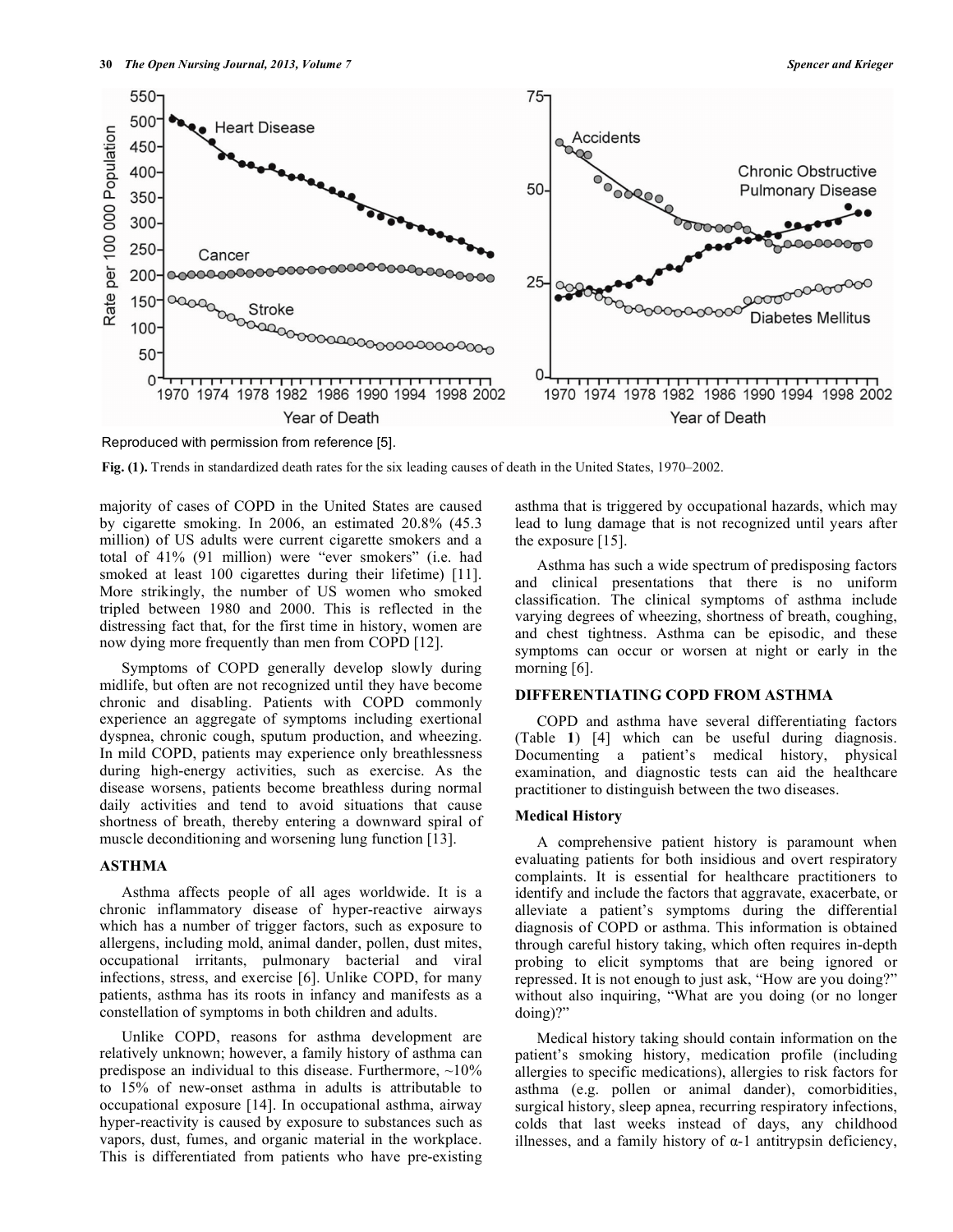| Asthma                                             | <b>COPD</b>                             |
|----------------------------------------------------|-----------------------------------------|
| Onset early in life (often childhood)              | Onset in mid-life                       |
| Symptoms vary from day to day                      | Symptoms slowly progressive             |
| Symptoms at night/early morning                    | Long history of tobacco smoking         |
| Allergy, rhinitis, and/or eczema sometimes present | Dyspnea during exercise                 |
| Family history of asthma usually present           | Largely irreversible airflow limitation |
| Largely reversible airflow limitation              | Presence of comorbidities               |

**Table 1. Differential Diagnosis of Asthma and Chronic Obstructive Pulmonary Disease (COPD)a**

<sup>a</sup>Adapted with permission from the Global Initiative for Chronic Obstructive Lung Disease (GOLD) [4].

asthma, or atopic disease. Documentation of occupational history is also important, as both COPD and asthma can be caused by exposure to noxious gases or particles [6]. Questionnaires may also help NPs to identify patients who require further testing to confirm COPD [4, 16] or to differentiate between COPD and asthma [17, 18].

# **Physical Examination**

 The patient's general appearance and breathing pattern may suggest clues to the later stages of COPD. Subtle clues begin with observing the patient, specifically looking for an increased chest diameter as manifested by an increase in the anterior–posterior thoracic dimension or an elevation of the sternal notch which gives the appearance of a shortened neck. A focused respiratory system inspection continues by noting the patient's posture, respiratory rate (including depth, rhythm, symmetry, and use of accessory muscles during respiration), active abdominal muscle expiratory efforts, discoordinate thoraco-abdominal motion, and clubbing of the fingers. The lungs should be percussed to detect hyper-resonance and equality, and then auscultated to distinguish distant breath sounds, wheezing, decreased air exchange, or crackles which occur very early in the inspiratory cycle in patients with COPD. Moreover, detailed attention should be paid to the cardiac system, including assessment of heart rhythm and circulation, and a search for jugular vein distension, chest wall abnormalities, central cyanosis, and peripheral edema [19, 20]. It should be noted that during milder stages of COPD, physical examination is often normal and as a result it is difficult to distinguish between asthma and COPD exclusively on the basis of physical examination.

 The physical examination of a patient with asthma is distinctly different from a patient with COPD. Unless the patient is experiencing an exacerbation, the examination is often normal, with none of the chronic signs noted above for patients with COPD. During an exacerbation, overt wheezing (expiratory more pronounced than inspiratory) is the most prominent sign, but hyperinflation and accessory muscle use can be seen as the condition worsens [21].

# **Diagnostic Tests**

 Spirometry, which measures both forced expiratory volume in 1 second  $(FEV_1)$  and forced vital capacity  $(FVC)$ , is necessary to confirm the diagnosis of COPD and asthma, and to differentiate the two disorders, as well as to determine disease stage and guide the treatment plan. Both the ATS/ERS and GOLD guidelines use a simple classification of COPD based on a post-bronchodilator FEV<sub>1</sub>/FVC ratio of less than 0.70 [10]. This ratio suggests a diagnosis of COPD, provided the patient's clinical history, symptoms, and risk factors point to a high probability of the diagnosis, and the post-bronchodilator  $FEV<sub>1</sub>$  does not improve to "normal" (demonstrating airflow limitation that is not fully reversible) [4, 22]. If the post-bronchodilator  $FEV_1$  improves to normal (i.e. greater than 80% of predicted based on the patient's age, gender, and height, and modified by ethnic background), this points more towards a diagnosis of asthma. In most patients with asthma, the  $FEV<sub>1</sub>/FVC$  ratio also returns to normal after bronchodilator use. According to the Global Initiative for Asthma (GINA) guidelines, the degree of reversibility in  $FEV<sub>1</sub>$  indicative of an asthma diagnosis is usually accepted as 200 ml and 12% above the pre-bronchodilator value [6].

 If asthma is suspected but spirometry is normal, asthma can be confirmed by measuring airway responsiveness to exercise challenge or to airway challenges, such as with mannitol, methacholine, or histamine. Measurements of allergic status (e.g. skin tests with allergens or *in vitro* tests) can also be used to suggest asthma [6]. Other testing for COPD includes: imaging, such as chest x-ray and computed tomography (although, neither are recommended for routine diagnosis); lung volumes and diffusing capacity; oximetry and arterial blood gas measurement for patients with  $FEV<sub>1</sub>$ less than  $35\%$ ;  $\alpha$ -1 antitrypsin deficiency screening for patients less than 45 years old with signs and symptoms of COPD; exercise testing; or composite scores that encompass a number of these variables [4]. Healthcare practitioners should also recommend chest radiography to rule out any type of pulmonary infection, cardiac disease, lesion, or mass.

 COPD and asthma can co-exist in some patients; this is highlighted by a study of patients in the United States and United Kingdom, which showed that 17% to 19% of patients with obstructive airway diseases had an overlap of conditions [23]. In such patients, it is not possible to differentiate COPD and asthma using the current diagnostic tools [4]. Patients with co-existing COPD and asthma remain poorly recognized in clinical practice and this overlap syndrome has been associated with poor health-related quality of life [24].

#### **TREATMENT RECOMENDATIONS**

 Treatment of both COPD and asthma should commence with patient education on disease outcomes, treatment options, and risk factors of their disease, such as smoking for COPD and allergens (e.g. pollen) for asthma. Since smoking can trigger exacerbations in patients with COPD or asthma, smoking cessation will help in the optimal management of both diseases [25]. It has been observed that ex-smokers with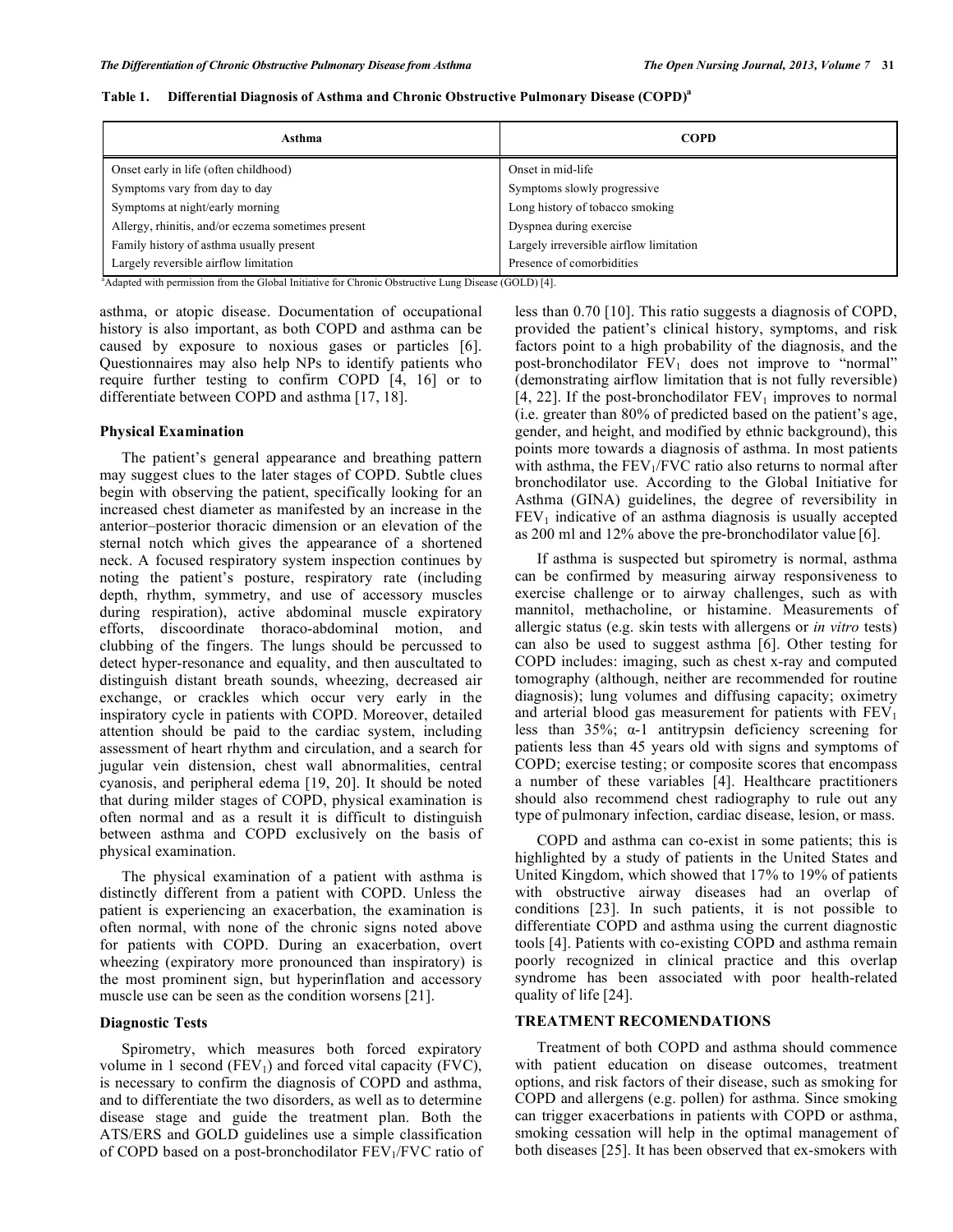COPD have a significantly reduced risk of exacerbations compared with current smokers (adjusted hazard ratio 0.78; 95% confidence interval: 0.75, 0.87) [26]. In addition, the GINA guidelines list smoking cessation among the risk factor reduction measures that can improve asthma control and reduce medication needs [6].

 While COPD and asthma share many treatment options, the approach to pharmacotherapy for the two conditions differs, with the emphasis on bronchodilators in COPD treatment and anti-inflammatory agents in asthma treatment [4, 6].

# **COPD**

 COPD can be managed through pharmacologic and nonpharmacologic treatment regimes. The GOLD guidelines recommend pharmacotherapy based on disease severity, with medications added in a step-wise and cumulative manner as the disease severity increases [4]. Pharmacologic agents most commonly used to manage the disease are bronchodilators  $(\beta_2)$  agonists and anticholinergics) and corticosteroids (inhaled and oral). Symptom relief can be achieved with short-acting  $\beta_2$  agonists (SABAs; e.g. albuterol) as needed during all stages of the disease [4]. Other bronchodilators, such as long-acting  $\beta_2$  agonists (LABAs; e.g. formoterol, indacaterol, and salmeterol), shortand long-acting anticholinergics (e.g. ipratropium and tiotropium, respectively), and combinations of these agents (e.g. albuterol  $+$  ipratropium) are prescribed for the longterm management of COPD. Inhaled corticosteroids (ICS), such as fluticasone and budesonide, are recommended as an add-on therapy to long-acting bronchodilators in patients with severe or very severe COPD and a history of repeat exacerbations. Other pharmacologic therapies include methylxanthines and phosphodiesterase-4 inhibitors. The GOLD guidelines state that methylxanthines (e.g. slowrelease theophylline) can be used when there is not a sufficient response to short-acting bronchodilators; however, these agents are "non-selective inhibitors of all phosphodiesterase enzyme subsets, which explains their wide range of toxic effects" [4]. Roflumilast, an oral phosphodiesterase-4 inhibitor, has been approved by the US Food and Drug Administration (FDA) as a treatment to reduce the risk of exacerbations in patients with severe COPD associated with chronic bronchitis and a history of exacerbations [27].

 Oxygen is an additional, central treatment for patients with very severe COPD and can be given to individuals to relieve acute breathlessness. Alternatively, oxygen may be used continuously or administered during exercise [4]. Longterm oxygen use (greater than 15 hours per day) has been shown to enhance quality of life and increase survival in patients with advanced COPD and chronic hypoxemia [29].

 Several non-pharmacologic treatment options are available for COPD management. These include smoking cessation and pulmonary rehabilitation (PR). Ventilatory support and surgical treatments are additional nonpharmacologic treatments which can be considered in selected cases [4]. Since COPD development and its exacerbations are linked to cigarette smoking [10], smoking cessation programs can be extremely important in delaying progression of the disease. NPs can play a key role in

motivating patients to quit smoking by educating them on the risk factors for COPD and providing a supportive environment for patients to discuss any issues related to these programs.

 Pulmonary rehabilitation is a well-established therapy which can improve symptoms, optimize functional status, and reduce healthcare costs [28]. The goal of PR is to address non-pulmonary issues, particularly in patients with moderate to very severe disease which may not be fully treated with pharmacotherapies. These issues include mood changes (e.g. depression), muscle atrophy, weight loss, and exercise deconditioning. A comprehensive PR program should include exercise training, nutrition counseling, and patient education [4]. PR is considered by most guidelines to be the standard of care [4, 10, 28] and should therefore be offered to all patients with COPD.

# **Asthma**

 The GINA guidelines [6] recommend the use of controller drugs, such as ICSs, as the preferred treatment for persistent asthma. A combination of an ICS and a LABA, such as budesonide + formoterol, may also be used as a controller medication, but monotherapy with LABAs is contraindicated for patients with asthma because these drugs can increase the risk of serious exacerbations and death [30]; however, this recommendation does not apply to the use of LABAs in COPD, where these agents are frequently used as maintenance therapy. Other asthma controller medications include leukotriene modifiers (e.g. montelukast) and sustained-release theophylline. Leukotriene modifiers may be used in patients who experience side effects or who are unable/unwilling to use an ICS; they may be particularly helpful for patients with aspirin-intolerant asthma [31]. Similarly, sustained-release theophylline may be used as an add-on therapy in patients who are unable to control their disease with an ICS; however, its use has been associated with a range of side effects in patients. Sodium cromoglycate and nedocromil sodium may also have a limited role as asthma controllers in selected patients and, unlike theophylline, these cromones have a favorable safety profile [6].

 Patients with refractory or difficult-to-treat asthma consume a substantial proportion of healthcare resources through emergency department visits, hospital admissions, and number of consultations [32]. Pharmacotherapies that target immunoglobulin E, a key mediator in molecular pathways involved in allergic responses, can be used to manage individuals with severe, persistent disease [33]. Omalizumab, an anti-immunoglobulin E monoclonal antibody, may be prescribed in the United States for asthma patients with "moderate to severe persistent disease who have a positive skin test or *in vitro* reactivity to a perennial aeroallergen and whose symptoms cannot be adequately controlled with an ICS" [34]. However, the FDA has issued a black box warning for anaphylaxis beginning as early as after the first dose or beyond 1 year after initiating regularly administered treatment with this drug [34]. Therefore, healthcare practitioners should monitor patients for symptoms of anaphylaxis after an omalizumab injection. A recent double-blind crossover study involving 210 patients with asthma, who were poorly controlled with an ICS alone,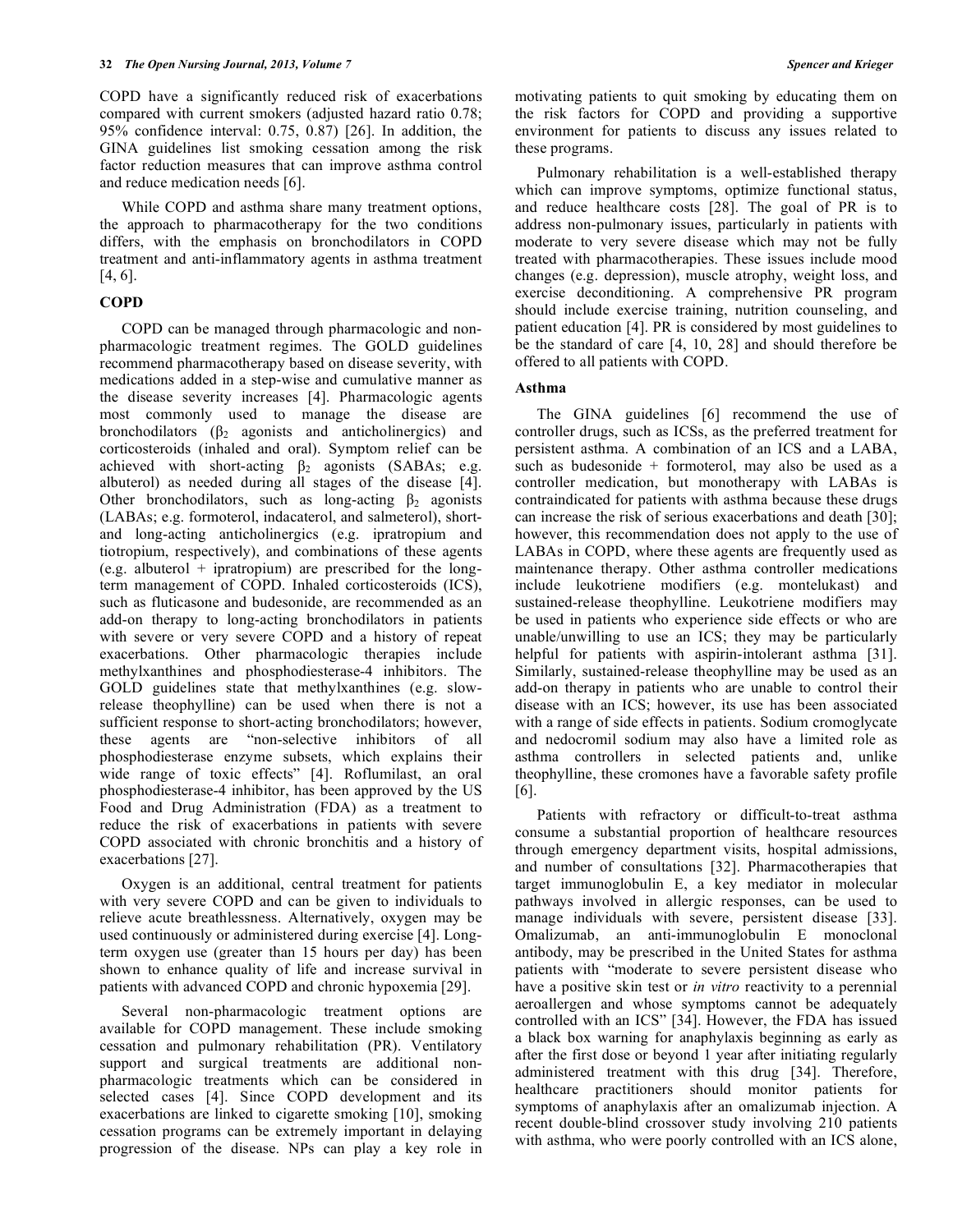showed that the addition of tiotropium bromide was clinically equivalent to the addition of a LABA; however, tiotropium is currently not approved by the FDA for the treatment of asthma in the United States [35].

 A second set of medications called relievers are used "as needed" in case of an asthma exacerbation. The drugs of choice for this purpose are SABAs, although short-acting anticholinergics or short-acting theophylline (e.g. amino-phylline) may be used in case of intolerance to SABAs [6]. The value of short-acting theophylline in relief of asthma symptoms is controversial, but the GINA guidelines state that this medication may benefit respiratory drive [6].

 Patients who cannot clearly be typed as having COPD or asthma should be assumed to have co-existing diseases and managed as patients with asthma [4].

#### **Other Treatments**

 Since respiratory infections can trigger exacerbations in both COPD and asthma, influenza vaccination is recommended for both diseases [4, 6]. Furthermore, pneumococcal vaccine is recommended for all patients with COPD aged 65 years or older and for those aged less than 65 years with very severe COPD [4].

# **CONCLUSION**

 Differentiating COPD from asthma has prognostic as well as significant therapeutic implications; for example, misdiagnosis of COPD as asthma can lead to prescription of ICS therapy, which is only recommended in combination with a bronchodilator for patients with severe and very severe COPD or for those with a history of exacerbations. Integrated care intervention involving NPs and other primary care practitioners can improve education and treatment adherence among patients [36]. Since healthcare personnel, such as NPs, play a vital role in diagnosing and managing patients with COPD and asthma, those with a comprehensive understanding of the diagnostic and therapeutic differences between the two diseases can help to lower the risks of exacerbations and hospitalizations, and improve the quality of life of these patients.

# **ABBREVIATIONS**

| ATS              | = American Thoracic Society                                 |
|------------------|-------------------------------------------------------------|
| COPD             | $=$ Chronic obstructive pulmonary disease                   |
| ERS              | = European Respiratory Society                              |
| <b>FDA</b>       | $=$ Food and Drug Administration                            |
| GOLD             | = Global Initiative for Chronic Obstructive Lung<br>Disease |
| FEV <sub>1</sub> | $=$ forced expiratory volume in 1 second                    |
|                  | $FVC = forced vital capacity$                               |
| GINA             | $=$ Global Initiative for Asthma                            |
| ICS              | $=$ Inhaled corticosteroids                                 |
| LABA             | = Long-acting $\beta_2$ agonist                             |
| NP               | $=$ Nurse practitioners                                     |
|                  |                                                             |

PR = Pulmonary rehabilitation

#### $SABA = Short-acting \beta_2$  agonists

# **CONFLICT OF INTEREST**

 The authors confirm that this article content has no conflict of interest.

# **ACKNOWLEDGEMENTS**

 The authors were fully responsible for all content and editorial decisions, were involved at all stages of manuscript development and have approved the final version of the review that reflects the authors' interpretation and conclusions. Medical writing assistance, supported financially by Boehringer Ingelheim, was provided by Radhika Bhatia, PhD, of Envision Scientific Solutions during the preparation of this article. Boehringer Ingelheim was given the opportunity to check the data used in the manuscript for factual accuracy only.

#### **REFERENCES**

- [1] World Health Organization. Chronic obstructive pulmonary disease (COPD). Fact sheet No. 315. November 2011. Available from: http://www.who.int/mediacentre/factsheets/fs315/en. [Accessed 26 March, 2012].
- [2] World Health Organization. World Health Statistics 2008. Available from: http://www.who.int/whosis/whostat/EN\_WHS08\_Full.pdf. [Accessed 26 March, 2012].
- [3] Mannino DM, Braman S. The epidemiology and economics of chronic obstructive pulmonary disease. Proc Am Thorac Soc 2007; 4: 502-6.
- [4] Global Initiative for Chronic Obstructive Lung Disease (GOLD). Global strategy for the diagnosis, management, and prevention of COPD. December 2011. Available from: http://www.goldcopd.org/ uploads/users/files/GOLD\_Report\_2011\_Feb21.pdf. [Accessed 26 March, 2012].
- [5] Jemal A, Ward E, Hao Y, Thun M. Trends in the leading causes of death in the United States, 1970-2002. JAMA 2005; 294: 1255-9.
- [6] Global Initiative for Asthma. Global strategy for asthma management and prevention. 2010. Available from: http://www. ginasthma.org/pdf/GINA\_Report\_2010.pdf. [Accessed 26 March, 2012].
- [7] Pleis JR, Lucas JW, Ward BW. Summary health statistics for U.S. adults: National Health Interview Survey, 2008. Vital Health Stat 2009; 10: 1-157.
- [8] Niska R, Bhuiya F, Xu J. National Hospital Ambulatory Medical Care Survey: 2007 emergency department summary. Natl Health Stat Report 2010; 1-31.
- [9] Yawn BP. Differential assessment and management of asthma *vs* chronic obstructive pulmonary disease. Medscape J Med 2009; 11: 20.
- [10] Celli BR, MacNee W, Agusti A*, et al.* Standards for the diagnosis and treatment of patients with COPD: a summary of the ATS/ERS position paper. Eur Respir J 2004; 23: 932-46.
- [11] Centers for Disease Control and Prevention (CDC). Cigarette smoking among adults-United States, 2006. MMWR Morb Mortal Wkly Rep 2007; 56: 1157-61.
- [12] Mannino DM, Homa DM, Akinbami LJ, Ford ES, Redd SC. Chronic obstructive pulmonary disease surveillance-United States, 1971-2000. MMWR Surveill Summ 2002; 51: 1-16.
- [13] National Heart Lung and Blood Institute. Education Strategy Development Workshop: Chronic obstructive pulmonary disease. December 2005. Available from: http://www.nhlbi.nih.gov/hea lth/prof/lung/copd/copd\_wksp.pdf. [Accessed 26 March, 2012].
- [14] Mapp CE, Boschetto P, Maestrelli P, Fabbri LM. Occupational asthma. Am J Respir Crit Care Med 2005; 172: 280-305.
- [15] Tarlo SM, Balmes J, Balkissoon R*, et al.* Diagnosis and management of work-related asthma: American College Of Chest Physicians Consensus Statement. Chest 2008; 134: 1S-41S.
- [16] Martinez FJ, Raczek AE, Seifer FD*, et al.* Development and initial validation of a self-scored COPD Population Screener Questionnaire (COPD-PS). COPD 2008; 5: 85-95.
- [17] Beeh KM, Kornmann O, Beier J, Ksoll M, Buhl R. Clinical application of a simple questionnaire for the differentiation of